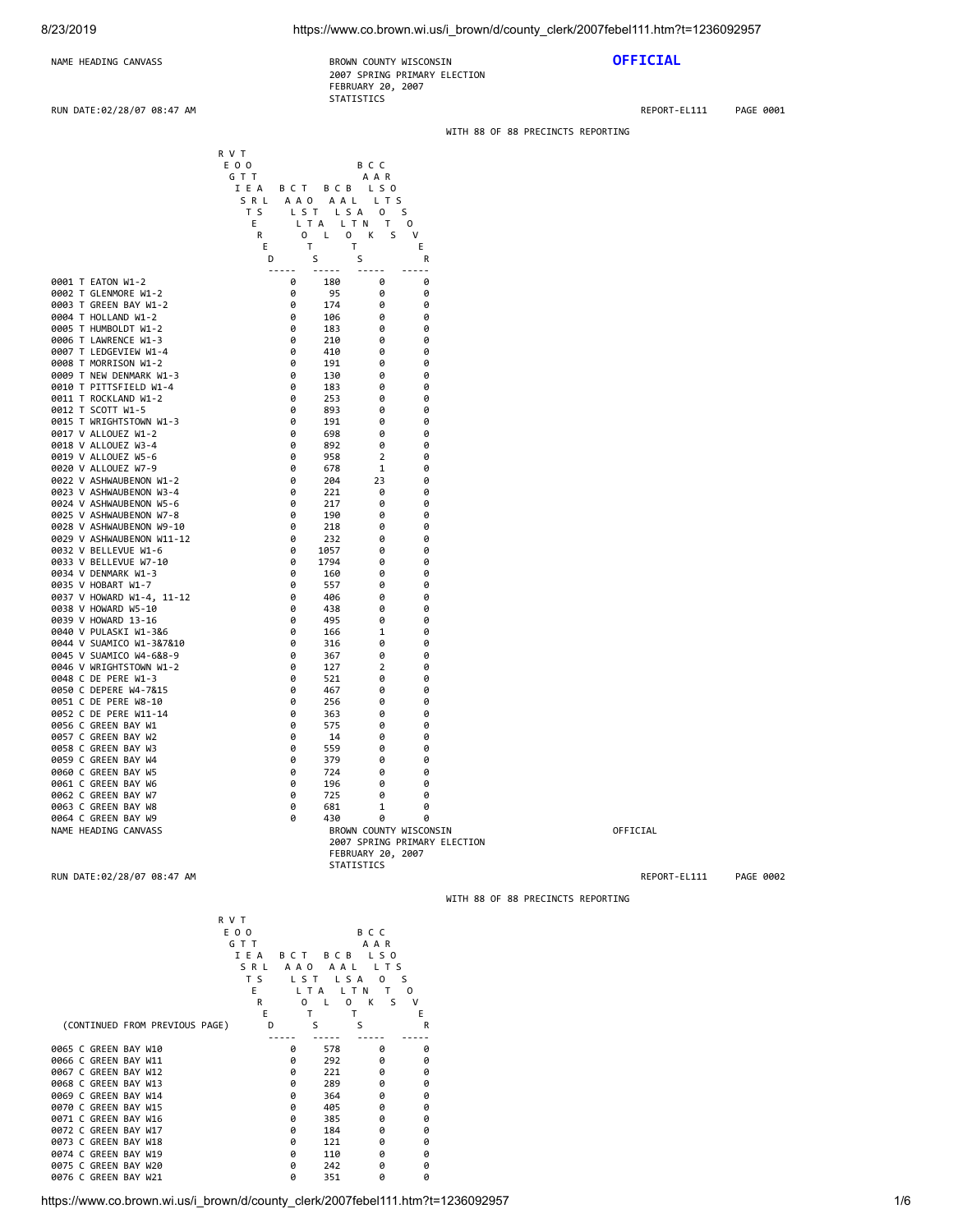| 0077 C GREEN BAY W22         | 0           | 168                            | 0                 | 0                            |                                   |              |           |
|------------------------------|-------------|--------------------------------|-------------------|------------------------------|-----------------------------------|--------------|-----------|
| 0078 C GREEN BAY W23         | 0           | 224                            | 0                 | 0                            |                                   |              |           |
| 0079 C GREEN BAY W24         | a           | 218                            | 0                 | 0                            |                                   |              |           |
| 0080 C GREEN BAY W25         | ø           | 149                            | 0                 | 0                            |                                   |              |           |
| 0081 C GREEN BAY W26         | ø           | 69                             | ø                 | 0                            |                                   |              |           |
| 0082 C GREEN BAY W27         | 0           | 207                            | 0                 | 0                            |                                   |              |           |
| 0083 C GREEN BAY W28         | 0           | 562                            | 0                 | Ø                            |                                   |              |           |
| 0084 C GREEN BAY W29         | 0           | 306                            | 0                 | 0                            |                                   |              |           |
| 0085 C GREEN BAY W30         | ø           | 471                            | 0                 | 0                            |                                   |              |           |
| 0086 C GREEN BAY W31         | 0           | 170                            | 0                 | 0                            |                                   |              |           |
| 0087 C GREEN BAY W32         | ø           | 541                            | 0                 | 0                            |                                   |              |           |
| 0088 C GREEN BAY W33         | ø           | 579                            | 1                 | 0                            |                                   |              |           |
| 0089 C GREEN BAY W34         | 0           | 293                            | 0                 | 0                            |                                   |              |           |
| 0090 C GREEN BAY W35         | ø           | 247                            | 0                 | 0                            |                                   |              |           |
| 0091 C GREEN BAY W36         | 0           | 171                            | 0                 | 0                            |                                   |              |           |
| 0092 C GREEN BAY W37         | 0           | 211                            | 0                 | 0                            |                                   |              |           |
| 0093 C GREEN BAY W38         | 0           | 382                            | 0                 | 0                            |                                   |              |           |
| 0094 C GREEN BAY W39         | 0           | 226                            | 0                 | 0                            |                                   |              |           |
| 0095 C GREEN BAY W40         | 0           | 235                            | 0                 | 0                            |                                   |              |           |
| 0096 C GREEN BAY W41         | ø           | 364                            | 0                 | 0                            |                                   |              |           |
| 0097 C GREEN BAY W42         | 0           | 511                            | 0                 | 0                            |                                   |              |           |
| 0098 C GREEN BAY W43         | ø           | 508                            | 0                 | 0                            |                                   |              |           |
| 0099 C GREEN BAY W44         | 0           | 439                            | 0                 | 0                            |                                   |              |           |
| 0100 C GREEN BAY W45         | 0           | 413                            | 0                 | 0                            |                                   |              |           |
| 0101 C GREEN BAY W46         | 0           | 486                            | 0                 | 0                            |                                   |              |           |
| 0102 C GREEN BAY W47         | 0           | 221                            | 0                 | 0                            |                                   |              |           |
| 0103 C GREEN BAY W48         | 0           | 550                            | 0                 | 0                            |                                   |              |           |
| 0104 C GREEN BAY W49         |             | 454                            | ø                 | 0                            |                                   |              |           |
| 0105 C GREEN BAY W50         |             | 9                              | ø                 | Ø                            |                                   |              |           |
| CANDIDATE TOTALS             |             | 32406                          | 31                |                              |                                   |              |           |
|                              |             |                                |                   |                              |                                   |              |           |
| NAME HEADING CANVASS         |             |                                |                   | BROWN COUNTY WISCONSIN       |                                   | OFFICIAL     |           |
|                              |             |                                |                   | 2007 SPRING PRIMARY ELECTION |                                   |              |           |
|                              |             |                                | FEBRUARY 20, 2007 |                              |                                   |              |           |
| RUN DATE:02/28/07 08:47 AM   |             |                                |                   |                              |                                   | REPORT-EL111 | PAGE 0003 |
| JUSTICE OF THE SUPREME COURT |             |                                |                   |                              | WITH 88 OF 88 PRECINCTS REPORTING |              |           |
| Vote for not more than 1     |             |                                |                   |                              |                                   |              |           |
|                              | L M C       |                                | W                 |                              |                                   |              |           |
|                              | AKZ I.L     | JS                             | R                 |                              |                                   |              |           |
|                              | N.I<br>N    | $\mathbf{I}$<br>0 <sub>0</sub> | I                 |                              |                                   |              |           |
|                              | E<br>N<br>D | S M<br>F                       | T                 |                              |                                   |              |           |

|                           | <br>G<br>А<br>E.                                                                                                                                                                                                                                                                                                                                                                             | -<br>F | E M                                                                                                                                                                                                                                                                                                                                                                                          | Е                      |
|---------------------------|----------------------------------------------------------------------------------------------------------------------------------------------------------------------------------------------------------------------------------------------------------------------------------------------------------------------------------------------------------------------------------------------|--------|----------------------------------------------------------------------------------------------------------------------------------------------------------------------------------------------------------------------------------------------------------------------------------------------------------------------------------------------------------------------------------------------|------------------------|
|                           | т<br>Г                                                                                                                                                                                                                                                                                                                                                                                       | 0      | P E                                                                                                                                                                                                                                                                                                                                                                                          |                        |
|                           | Τ<br>Ε                                                                                                                                                                                                                                                                                                                                                                                       | R      | HR                                                                                                                                                                                                                                                                                                                                                                                           | I                      |
|                           | Ε<br>R                                                                                                                                                                                                                                                                                                                                                                                       | D      | S                                                                                                                                                                                                                                                                                                                                                                                            | N                      |
|                           | $\frac{1}{2} \frac{1}{2} \frac{1}{2} \frac{1}{2} \frac{1}{2} \frac{1}{2} \frac{1}{2} \frac{1}{2} \frac{1}{2} \frac{1}{2} \frac{1}{2} \frac{1}{2} \frac{1}{2} \frac{1}{2} \frac{1}{2} \frac{1}{2} \frac{1}{2} \frac{1}{2} \frac{1}{2} \frac{1}{2} \frac{1}{2} \frac{1}{2} \frac{1}{2} \frac{1}{2} \frac{1}{2} \frac{1}{2} \frac{1}{2} \frac{1}{2} \frac{1}{2} \frac{1}{2} \frac{1}{2} \frac{$ | -----  | $\frac{1}{2} \frac{1}{2} \frac{1}{2} \frac{1}{2} \frac{1}{2} \frac{1}{2} \frac{1}{2} \frac{1}{2} \frac{1}{2} \frac{1}{2} \frac{1}{2} \frac{1}{2} \frac{1}{2} \frac{1}{2} \frac{1}{2} \frac{1}{2} \frac{1}{2} \frac{1}{2} \frac{1}{2} \frac{1}{2} \frac{1}{2} \frac{1}{2} \frac{1}{2} \frac{1}{2} \frac{1}{2} \frac{1}{2} \frac{1}{2} \frac{1}{2} \frac{1}{2} \frac{1}{2} \frac{1}{2} \frac{$ | -----                  |
| 0001 T EATON W1-2         | 106                                                                                                                                                                                                                                                                                                                                                                                          | 34     | 30                                                                                                                                                                                                                                                                                                                                                                                           | $\mathbf 1$            |
| 0002 T GLENMORE W1-2      | 60                                                                                                                                                                                                                                                                                                                                                                                           | 8      | 23                                                                                                                                                                                                                                                                                                                                                                                           | 0                      |
| 0003 T GREEN BAY W1-2     | 106                                                                                                                                                                                                                                                                                                                                                                                          | 24     | 31                                                                                                                                                                                                                                                                                                                                                                                           | 1                      |
| 0004 T HOLLAND W1-2       | 67                                                                                                                                                                                                                                                                                                                                                                                           | 15     | 24                                                                                                                                                                                                                                                                                                                                                                                           | 0                      |
| 0005 T HUMBOLDT W1-2      | 104                                                                                                                                                                                                                                                                                                                                                                                          | 28     | 40                                                                                                                                                                                                                                                                                                                                                                                           | 0                      |
| 0006 T LAWRENCE W1-3      | 149                                                                                                                                                                                                                                                                                                                                                                                          | 28     | 23                                                                                                                                                                                                                                                                                                                                                                                           | 0                      |
| 0007 T LEDGEVIEW W1-4     | 270                                                                                                                                                                                                                                                                                                                                                                                          | 57     | 55                                                                                                                                                                                                                                                                                                                                                                                           | 1                      |
| 0008 T MORRISON W1-2      | 133                                                                                                                                                                                                                                                                                                                                                                                          | 18     | 25                                                                                                                                                                                                                                                                                                                                                                                           | 1                      |
| 0009 T NEW DENMARK W1-3   | 63                                                                                                                                                                                                                                                                                                                                                                                           | 23     | 34                                                                                                                                                                                                                                                                                                                                                                                           | 0                      |
| 0010 T PITTSFIELD W1-4    | 129                                                                                                                                                                                                                                                                                                                                                                                          | 24     | 24                                                                                                                                                                                                                                                                                                                                                                                           | 0                      |
| 0011 T ROCKLAND W1-2      | 148                                                                                                                                                                                                                                                                                                                                                                                          | 44     | 39                                                                                                                                                                                                                                                                                                                                                                                           | 1                      |
| 0012 T SCOTT W1-5         | 558                                                                                                                                                                                                                                                                                                                                                                                          | 106    | 122                                                                                                                                                                                                                                                                                                                                                                                          | 2                      |
| 0015 T WRIGHTSTOWN W1-3   | 112                                                                                                                                                                                                                                                                                                                                                                                          | 23     | 49                                                                                                                                                                                                                                                                                                                                                                                           | 0                      |
| 0017 V ALLOUEZ W1-2       | 375                                                                                                                                                                                                                                                                                                                                                                                          | 154    | 94                                                                                                                                                                                                                                                                                                                                                                                           | 0                      |
| 0018 V ALLOUEZ W3-4       | 492                                                                                                                                                                                                                                                                                                                                                                                          | 191    | 114                                                                                                                                                                                                                                                                                                                                                                                          | 4                      |
|                           |                                                                                                                                                                                                                                                                                                                                                                                              |        |                                                                                                                                                                                                                                                                                                                                                                                              |                        |
| 0019 V ALLOUEZ W5-6       | 571                                                                                                                                                                                                                                                                                                                                                                                          | 158    | 112                                                                                                                                                                                                                                                                                                                                                                                          | 4                      |
| 0020 V ALLOUEZ W7-9       | 416                                                                                                                                                                                                                                                                                                                                                                                          | 114    | 81                                                                                                                                                                                                                                                                                                                                                                                           | 1                      |
| 0022 V ASHWAUBENON W1-2   | 99                                                                                                                                                                                                                                                                                                                                                                                           | 40     | 28                                                                                                                                                                                                                                                                                                                                                                                           | 0                      |
| 0023 V ASHWAUBENON W3-4   | 139                                                                                                                                                                                                                                                                                                                                                                                          | 36     | 37                                                                                                                                                                                                                                                                                                                                                                                           | 0                      |
| 0024 V ASHWAUBENON W5-6   | 125                                                                                                                                                                                                                                                                                                                                                                                          | 50     | 30                                                                                                                                                                                                                                                                                                                                                                                           | 0                      |
| 0025 V ASHWAUBENON W7-8   | 122                                                                                                                                                                                                                                                                                                                                                                                          | 38     | 16                                                                                                                                                                                                                                                                                                                                                                                           | 0                      |
| 0028 V ASHWAUBENON W9-10  | 136                                                                                                                                                                                                                                                                                                                                                                                          | 36     | 30                                                                                                                                                                                                                                                                                                                                                                                           | 2                      |
| 0029 V ASHWAUBENON W11-12 | 145                                                                                                                                                                                                                                                                                                                                                                                          | 34     | 35                                                                                                                                                                                                                                                                                                                                                                                           | 1                      |
| 0032 V BELLEVUE W1-6      | 614                                                                                                                                                                                                                                                                                                                                                                                          | 130    | 148                                                                                                                                                                                                                                                                                                                                                                                          | $\overline{2}$         |
| 0033 V BELLEVUE W7-10     | 1051                                                                                                                                                                                                                                                                                                                                                                                         | 210    | 229                                                                                                                                                                                                                                                                                                                                                                                          | 9                      |
| 0034 V DENMARK W1-3       | 103                                                                                                                                                                                                                                                                                                                                                                                          | 27     | 28                                                                                                                                                                                                                                                                                                                                                                                           | 0                      |
| 0035 V HOBART W1-7        | 369                                                                                                                                                                                                                                                                                                                                                                                          | 87     | 76                                                                                                                                                                                                                                                                                                                                                                                           | 0                      |
| 0037 V HOWARD W1-4, 11-12 | 259                                                                                                                                                                                                                                                                                                                                                                                          | 69     | 60                                                                                                                                                                                                                                                                                                                                                                                           | 2                      |
| 0038 V HOWARD W5-10       | 277                                                                                                                                                                                                                                                                                                                                                                                          | 84     | 51                                                                                                                                                                                                                                                                                                                                                                                           | 3                      |
| 0039 V HOWARD 13-16       | 311                                                                                                                                                                                                                                                                                                                                                                                          | 83     | 58                                                                                                                                                                                                                                                                                                                                                                                           | 1                      |
| 0040 V PULASKI W1-3&6     | 104                                                                                                                                                                                                                                                                                                                                                                                          | 25     | 29                                                                                                                                                                                                                                                                                                                                                                                           | 1                      |
|                           |                                                                                                                                                                                                                                                                                                                                                                                              |        |                                                                                                                                                                                                                                                                                                                                                                                              | 2                      |
| 0044 V SUAMICO W1-3&7&10  | 200                                                                                                                                                                                                                                                                                                                                                                                          | 45     | 47                                                                                                                                                                                                                                                                                                                                                                                           |                        |
| 0045 V SUAMICO W4-6&8-9   | 223                                                                                                                                                                                                                                                                                                                                                                                          | 57     | 49                                                                                                                                                                                                                                                                                                                                                                                           | 2                      |
| 0046 V WRIGHTSTOWN W1-2   | 70                                                                                                                                                                                                                                                                                                                                                                                           | 16     | 31                                                                                                                                                                                                                                                                                                                                                                                           | 1                      |
| 0048 C DE PERE W1-3       | 315                                                                                                                                                                                                                                                                                                                                                                                          | 120    | 60                                                                                                                                                                                                                                                                                                                                                                                           | $\overline{2}$         |
| 0050 C DEPERE W4-7&15     | 295                                                                                                                                                                                                                                                                                                                                                                                          | 87     | 62                                                                                                                                                                                                                                                                                                                                                                                           | 0                      |
| 0051 C DE PERE W8-10      | 132                                                                                                                                                                                                                                                                                                                                                                                          | 66     | 49                                                                                                                                                                                                                                                                                                                                                                                           | 1                      |
| 0052 C DE PERE W11-14     | 250                                                                                                                                                                                                                                                                                                                                                                                          | 50     | 51                                                                                                                                                                                                                                                                                                                                                                                           | 0                      |
| 0056 C GREEN BAY W1       | 340                                                                                                                                                                                                                                                                                                                                                                                          | 86     | 76                                                                                                                                                                                                                                                                                                                                                                                           | 2                      |
| 0057 C GREEN BAY W2       | 4                                                                                                                                                                                                                                                                                                                                                                                            | 4      | 3                                                                                                                                                                                                                                                                                                                                                                                            | 0                      |
| 0058 C GREEN BAY W3       | 282                                                                                                                                                                                                                                                                                                                                                                                          | 119    | 66                                                                                                                                                                                                                                                                                                                                                                                           | 0                      |
| 0059 C GREEN BAY W4       | 207                                                                                                                                                                                                                                                                                                                                                                                          | 72     | 39                                                                                                                                                                                                                                                                                                                                                                                           | 1                      |
| 0060 C GREEN BAY W5       | 454                                                                                                                                                                                                                                                                                                                                                                                          | 91     | 93                                                                                                                                                                                                                                                                                                                                                                                           | 1                      |
| 0061 C GREEN BAY W6       | 118                                                                                                                                                                                                                                                                                                                                                                                          | 30     | 25                                                                                                                                                                                                                                                                                                                                                                                           | 3                      |
| 0062 C GREEN BAY W7       | 421                                                                                                                                                                                                                                                                                                                                                                                          | 124    | 79                                                                                                                                                                                                                                                                                                                                                                                           |                        |
|                           |                                                                                                                                                                                                                                                                                                                                                                                              |        |                                                                                                                                                                                                                                                                                                                                                                                              | 3                      |
| 0063 C GREEN BAY W8       | 383                                                                                                                                                                                                                                                                                                                                                                                          | 121    | 82                                                                                                                                                                                                                                                                                                                                                                                           | 2                      |
| 0064 C GREEN BAY W9       | 257                                                                                                                                                                                                                                                                                                                                                                                          | 55     | 63                                                                                                                                                                                                                                                                                                                                                                                           | 1                      |
| 0065 C GREEN BAY W10      | 339                                                                                                                                                                                                                                                                                                                                                                                          | 79     | 83                                                                                                                                                                                                                                                                                                                                                                                           | 1                      |
| 0066 C GREEN BAY W11      | 175                                                                                                                                                                                                                                                                                                                                                                                          | 44     | 40                                                                                                                                                                                                                                                                                                                                                                                           | 0                      |
| NAME HEADING CANVASS      |                                                                                                                                                                                                                                                                                                                                                                                              |        |                                                                                                                                                                                                                                                                                                                                                                                              | BROWN COUNTY WISCONSIN |
|                           |                                                                                                                                                                                                                                                                                                                                                                                              |        |                                                                                                                                                                                                                                                                                                                                                                                              |                        |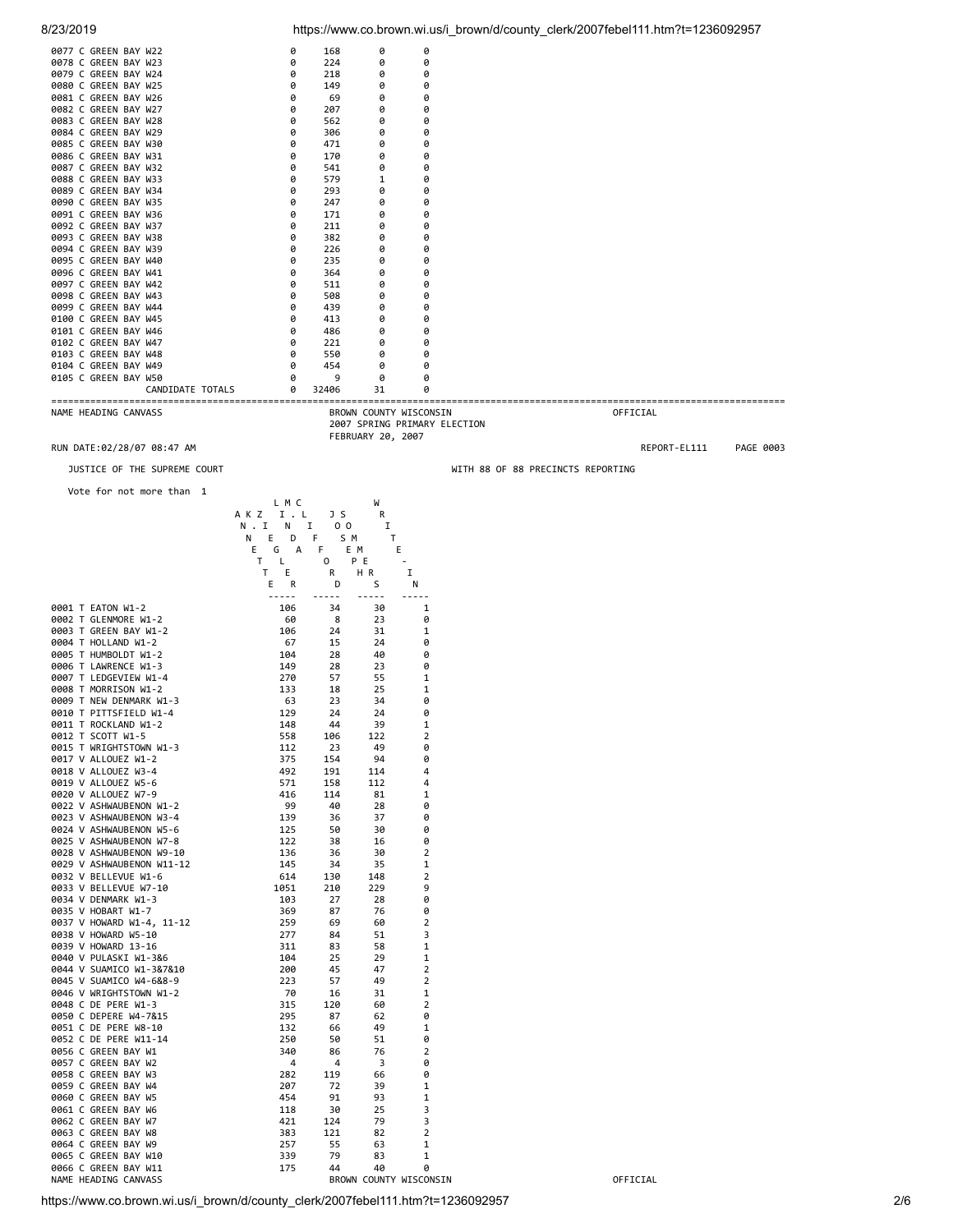8/23/2019 https://www.co.brown.wi.us/i\_brown/d/county\_clerk/2007febel111.htm?t=1236092957

 2007 SPRING PRIMARY ELECTION FEBRUARY 20, 2007

FEBRUARY 20, 2007

RUN DATE:02/28/07 08:47 AM REPORT-EL111 PAGE 0004

| JUSTICE OF THE SUPREME COURT                 |              |                |                              |                     | WITH 88 OF 88 PRECINCTS REPORTING |
|----------------------------------------------|--------------|----------------|------------------------------|---------------------|-----------------------------------|
| Vote for not more than 1                     |              |                |                              |                     |                                   |
|                                              | L M C        |                | W                            |                     |                                   |
|                                              | AKZ I.L      | JS             | R                            |                     |                                   |
|                                              | N.I N I      | 0 <sub>0</sub> | I                            |                     |                                   |
|                                              | N E D F      | S M            | T                            |                     |                                   |
|                                              | G A F<br>Е.  |                | E M                          | Ε                   |                                   |
|                                              | T L          | $\circ$        | P E                          | $\sim$              |                                   |
|                                              | T E          | R              | HR.                          | Ι.                  |                                   |
| (CONTINUED FROM PREVIOUS PAGE)               | E R<br>----- | D<br>-----     | S<br>$- - - - -$             | N<br>$- - - - -$    |                                   |
| 0067 C GREEN BAY W12                         | 134          | 33             | 24                           | $\overline{2}$      |                                   |
| 0068 C GREEN BAY W13                         | 167          | 48             | 47                           | 1                   |                                   |
| 0069 C GREEN BAY W14                         | 225          | 53             | 48                           | 1                   |                                   |
| 0070 C GREEN BAY W15                         | 228          | 82             | 58                           | 0                   |                                   |
| 0071 C GREEN BAY W16                         | 186          | 108            | 40                           | 1                   |                                   |
| 0072 C GREEN BAY W17                         | 108          | 32             | 34                           | 0                   |                                   |
| 0073 C GREEN BAY W18                         | - 69         | 24             | 21                           | 1                   |                                   |
| 0074 C GREEN BAY W19                         | 64           | 14             | 24                           | 0                   |                                   |
| 0075 C GREEN BAY W20                         | 132          | 39             | 45                           | 0                   |                                   |
| 0076 C GREEN BAY W21                         | 189          | 76             | 47                           | 0                   |                                   |
| 0077 C GREEN BAY W22                         | 86           | 36             | 27                           | 0                   |                                   |
| 0078 C GREEN BAY W23                         | 127          | 34             | 31                           | 1                   |                                   |
| 0079 C GREEN BAY W24                         | 119          | 41             | 37                           | 2                   |                                   |
| 0080 C GREEN BAY W25                         | - 84         | 28             | 26                           | 2                   |                                   |
| 0081 C GREEN BAY W26                         | 32           | 20             | 10                           | 1                   |                                   |
| 0082 C GREEN BAY W27                         | 116          | 45             | 26                           | 4                   |                                   |
| 0083 C GREEN BAY W28                         | 313          | 113            | 88                           | 1                   |                                   |
| 0084 C GREEN BAY W29                         | 165          | 66             | 47                           | 3                   |                                   |
| 0085 C GREEN BAY W30                         | 267          | 103            | 53                           | 3                   |                                   |
| 0086 C GREEN BAY W31                         | 89           | 31             | 30                           | 1                   |                                   |
| 0087 C GREEN BAY W32                         | 315          | 84             | 99                           | $\overline{2}$      |                                   |
| 0088 C GREEN BAY W33                         | 356          | 92             | 81<br>37                     | 4                   |                                   |
| 0089 C GREEN BAY W34                         | 181          | 51             |                              | 0                   |                                   |
| 0090 C GREEN BAY W35<br>0091 C GREEN BAY W36 | 151<br>87    | 35<br>35       | 41<br>36                     | 0<br>$\overline{2}$ |                                   |
| 0092 C GREEN BAY W37                         | 111          | 45             | 35                           | 0                   |                                   |
| 0093 C GREEN BAY W38                         | 200          | 75             | 60                           | 0                   |                                   |
| 0094 C GREEN BAY W39                         | 117          | 42             | 51                           | 0                   |                                   |
| 0095 C GREEN BAY W40                         | 122          | 49             | 46                           | 0                   |                                   |
| 0096 C GREEN BAY W41                         | 228          | 64             | 44                           | $\overline{2}$      |                                   |
| 0097 C GREEN BAY W42                         | 295          | 93             | 69                           | 1                   |                                   |
| 0098 C GREEN BAY W43                         | 294          | 101            | 79                           | $\overline{2}$      |                                   |
| 0099 C GREEN BAY W44                         | 258          | 66             | 69                           | $\overline{2}$      |                                   |
| 0100 C GREEN BAY W45                         | 227          | 84             | 61                           | 0                   |                                   |
| 0101 C GREEN BAY W46                         | 294          | 80             | 52                           | 1                   |                                   |
| 0102 C GREEN BAY W47                         | 116          | 39             | 31                           | 1                   |                                   |
| 0103 C GREEN BAY W48                         | 330          | 70             | 58                           | 1                   |                                   |
| 0104 C GREEN BAY W49                         | 262          | 74             | 55                           | $\overline{2}$      |                                   |
| 0105 C GREEN BAY W50                         | 3            | 0              | 6                            | 0                   |                                   |
| CANDIDATE TOTALS                             | 19025        | 5469           | 4546                         | 103                 |                                   |
| CANDIDATE PERCENT                            | 65.28        | 18.76          | 15.59                        | .35                 |                                   |
|                                              |              |                |                              |                     |                                   |
|                                              |              |                | 2007 SPRING PRIMARY ELECTION |                     |                                   |

RUN DATE:02/28/07 08:47 AM REPORT-EL111 PAGE 0005

COUNTY EXECUTIVE WITH 88 OF 88 PRECINCTS REPORTING

Vote for not more than 1

|                           |     |     | W        |                |
|---------------------------|-----|-----|----------|----------------|
|                           |     | P E | R        |                |
|                           |     | A V | I        |                |
|                           |     | A L | T A<br>т |                |
|                           | T H | L A | R N      | E              |
|                           | 0 I | A S | I S      |                |
|                           | M N | N E | C        | I              |
|                           | Z   | E   | К        | N              |
|                           |     |     |          |                |
| 0001 T EATON W1-2         | 91  | 69  | 18       | 0              |
| 0002 T GLENMORE W1-2      | 30  | 53  | 12       | 0              |
| 0003 T GREEN BAY W1-2     | 74  | 67  | 33       | 0              |
| 0004 T HOLLAND W1-2       | 38  | 59  | 8        | 0              |
| 0005 T HUMBOLDT W1-2      | 75  | 77  | 30       | 0              |
| 0006 T LAWRENCE W1-3      | 92  | 94  | 22       | 0              |
| 0007 T LEDGEVIEW W1-4     | 185 | 161 | 59       | $\mathbf{1}$   |
| 0008 T MORRISON W1-2      | 56  | 118 | 17       | 0              |
| 0009 T NEW DENMARK W1-3   | 59  | 54  | 17       | 0              |
| 0010 T PITTSFIELD W1-4    | 91  | 43  | 48       | 0              |
| 0011 T ROCKLAND W1-2      | 102 | 128 | 23       | 0              |
| 0012 T SCOTT W1-5         | 443 | 255 | 159      | $\mathbf{1}$   |
| 0015 T WRIGHTSTOWN W1-3   | 58  | 112 | 21       | 0              |
| 0017 V ALLOUEZ W1-2       | 387 | 141 | 146      | $\mathbf{1}$   |
| 0018 V ALLOUEZ W3-4       | 498 | 185 | 175      | $\mathbf{1}$   |
| 0019 V ALLOUEZ W5-6       | 488 | 245 | 174      | 5              |
| 0020 V ALLOUEZ W7-9       | 350 | 166 | 138      | 0              |
| 0022 V ASHWAUBENON W1-2   | 99  | 46  | 35       | 1              |
| 0023 V ASHWAUBENON W3-4   | 117 | 57  | 46       | 0              |
| 0024 V ASHWAUBENON W5-6   | 111 | 54  | 52       | 0              |
| 0025 V ASHWAUBENON W7-8   | 109 | 43  | 37       | ø              |
| 0028 V ASHWAUBENON W9-10  | 129 | 48  | 40       | 0              |
| 0029 V ASHWAUBENON W11-12 | 125 | 60  | 46       | 1              |
| 0032 V BELLEVUE W1-6      | 464 | 321 | 206      | $\overline{2}$ |
|                           |     |     |          |                |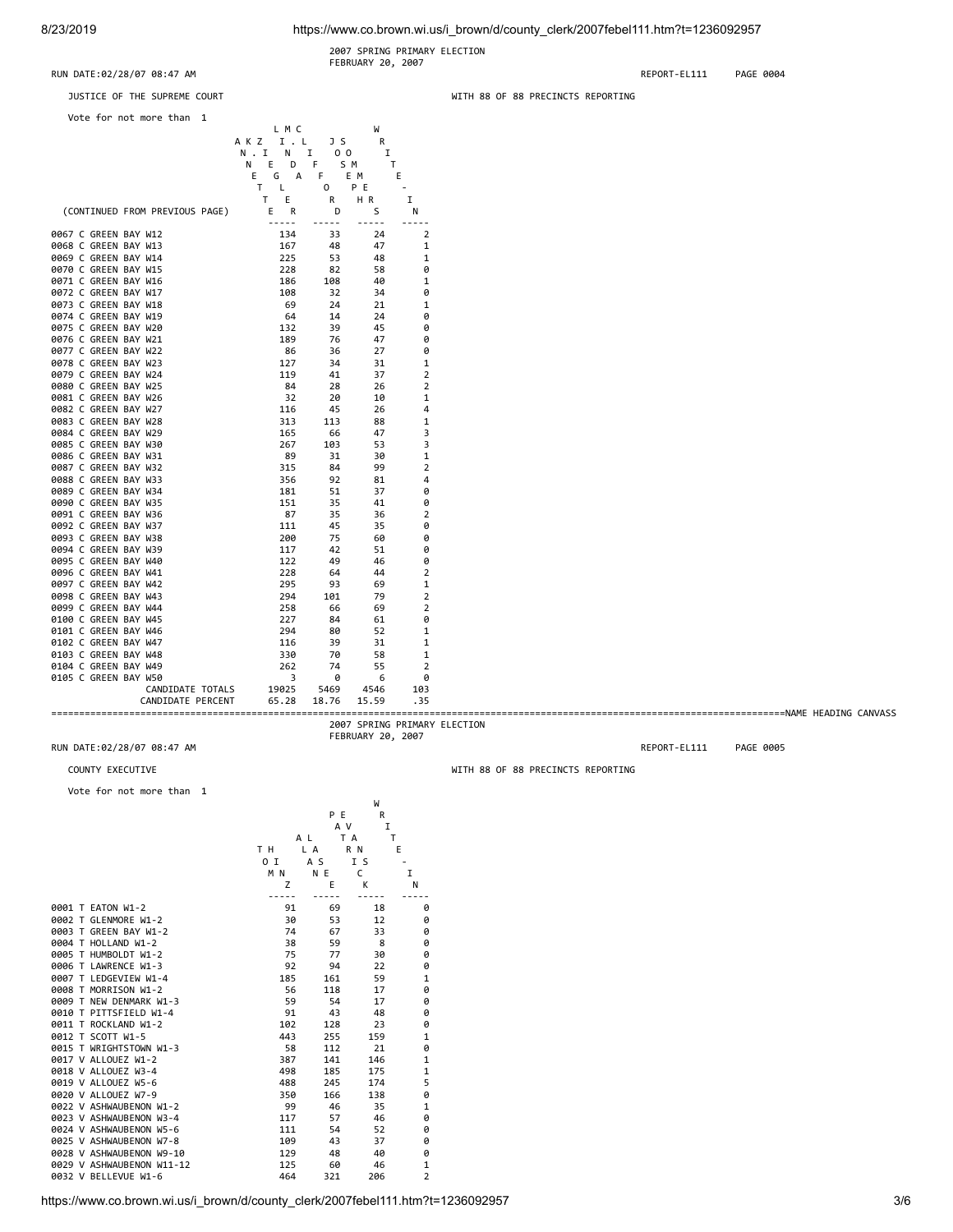|                                           |                |               |                   | $\frac{1}{2}$ The state with second control country with $\frac{1}{2}$ of the second country in the second countries of $\frac{1}{2}$ |                                   |  |
|-------------------------------------------|----------------|---------------|-------------------|---------------------------------------------------------------------------------------------------------------------------------------|-----------------------------------|--|
| 0033 V BELLEVUE W7-10                     | 860            | 488           | 297               | 4                                                                                                                                     |                                   |  |
| 0034 V DENMARK W1-3                       | 72             | 67            | 19                | 0                                                                                                                                     |                                   |  |
| 0035 V HOBART W1-7                        | 279            | 184           | 92                | 0                                                                                                                                     |                                   |  |
| 0037 V HOWARD W1-4, 11-12                 | 212            | 99            | 93                | 0                                                                                                                                     |                                   |  |
| 0038 V HOWARD W5-10                       | 244            | 108           | 82                | $\overline{2}$                                                                                                                        |                                   |  |
| 0039 V HOWARD 13-16                       | 279            | 121           | 87                | 0                                                                                                                                     |                                   |  |
| 0040 V PULASKI W1-3&6                     | 82             | 43            | 39                | 0                                                                                                                                     |                                   |  |
| 0044 V SUAMICO W1-3&7&10                  | 161            | 93            | 61                | 0                                                                                                                                     |                                   |  |
| 0045 V SUAMICO W4-6&8-9                   | 199            | 107           | 60                | 0                                                                                                                                     |                                   |  |
| 0046 V WRIGHTSTOWN W1-2                   | 43             | 59            | 22                | 1                                                                                                                                     |                                   |  |
| 0048 C DE PERE W1-3                       | 267            | 152           | 99                | 0                                                                                                                                     |                                   |  |
| 0050 C DEPERE W4-7&15                     | 232            | 152           | 82                | 0                                                                                                                                     |                                   |  |
| 0051 C DE PERE W8-10                      | 121            | 78            | 56                | 0                                                                                                                                     |                                   |  |
|                                           | 167            | 125           | 71                |                                                                                                                                       |                                   |  |
| 0052 C DE PERE W11-14                     |                |               |                   | 0                                                                                                                                     |                                   |  |
| 0056 C GREEN BAY W1                       | 312            | 108           | 125               | 0                                                                                                                                     |                                   |  |
| 0057 C GREEN BAY W2                       | 6              | 4             | 1                 | 1                                                                                                                                     |                                   |  |
| 0058 C GREEN BAY W3                       | 266            | 126           | 131               | 1                                                                                                                                     |                                   |  |
| 0059 C GREEN BAY W4                       | 208            | 73            | 69                | 1                                                                                                                                     |                                   |  |
| 0060 C GREEN BAY W5                       | 347            | 181           | 151               | 1                                                                                                                                     |                                   |  |
| 0061 C GREEN BAY W6                       | 103            | 38            | 40                | 0                                                                                                                                     |                                   |  |
| 0062 C GREEN BAY W7                       | 385            | 157           | 145               | 1                                                                                                                                     |                                   |  |
| 0063 C GREEN BAY W8                       | 347            | 162           | 127               | 1                                                                                                                                     |                                   |  |
| 0064 C GREEN BAY W9                       | 208            | 114           | 92                | 1                                                                                                                                     |                                   |  |
| 0065 C GREEN BAY W10                      | 284            | 130           | 129               | 1                                                                                                                                     |                                   |  |
| 0066 C GREEN BAY W11                      | 133            | 83            | 57                | $\overline{2}$                                                                                                                        |                                   |  |
| 0067 C GREEN BAY W12                      | 107            | 56            | 49                | 0                                                                                                                                     |                                   |  |
| NAME HEADING CANVASS                      |                |               |                   | BROWN COUNTY WISCONSIN                                                                                                                | OFFICIAL                          |  |
|                                           |                |               |                   | 2007 SPRING PRIMARY ELECTION                                                                                                          |                                   |  |
|                                           |                |               | FEBRUARY 20, 2007 |                                                                                                                                       |                                   |  |
| RUN DATE:02/28/07 08:47 AM                |                |               |                   |                                                                                                                                       | REPORT-EL111<br>PAGE 0006         |  |
| COUNTY EXECUTIVE                          |                |               |                   |                                                                                                                                       | WITH 88 OF 88 PRECINCTS REPORTING |  |
|                                           |                |               |                   |                                                                                                                                       |                                   |  |
| Vote for not more than 1                  |                |               |                   |                                                                                                                                       |                                   |  |
|                                           |                |               | W                 |                                                                                                                                       |                                   |  |
|                                           |                | P E           | R                 |                                                                                                                                       |                                   |  |
|                                           |                | A V           | 1                 |                                                                                                                                       |                                   |  |
|                                           | A L            | T A           | Τ                 |                                                                                                                                       |                                   |  |
|                                           | T H            | L A           | R N               | Ε                                                                                                                                     |                                   |  |
|                                           | 0 I            | A S           | I S               | $\overline{\phantom{a}}$                                                                                                              |                                   |  |
|                                           | M N            | N E           | C                 | I                                                                                                                                     |                                   |  |
| (CONTINUED FROM PREVIOUS PAGE)            | z              | Ε             | к                 | N                                                                                                                                     |                                   |  |
|                                           | -----          | $- - - - -$   |                   | -----                                                                                                                                 |                                   |  |
| 0068 C GREEN BAY W13                      | 153            | 71            | 52                | 1                                                                                                                                     |                                   |  |
| 0069 C GREEN BAY W14                      | 201            | 87            | 62                | 2                                                                                                                                     |                                   |  |
| 0070 C GREEN BAY W15                      | 185            | 110           | 89                | 3                                                                                                                                     |                                   |  |
| 0071 C GREEN BAY W16                      | 232            | 69            | 65                | 0                                                                                                                                     |                                   |  |
| 0072 C GREEN BAY W17                      | 72             | 53            | 54                | 0                                                                                                                                     |                                   |  |
| 0073 C GREEN BAY W18                      | 64             | 26            | 29                | 0                                                                                                                                     |                                   |  |
|                                           |                | 30            | 21                | 0                                                                                                                                     |                                   |  |
| 0074 C GREEN BAY W19                      | 55             |               |                   |                                                                                                                                       |                                   |  |
| 0075 C GREEN BAY W20                      | 130            | 46            | 57                | 1                                                                                                                                     |                                   |  |
| 0076 C GREEN BAY W21                      | 203            | 67            | 72                | 0                                                                                                                                     |                                   |  |
| 0077 C GREEN BAY W22                      | 90             | 36            | 32                | 0                                                                                                                                     |                                   |  |
| 0078 C GREEN BAY W23                      | 89             | 55            | 69                | 0                                                                                                                                     |                                   |  |
| 0079 C GREEN BAY W24                      | 103            | 61            | 47                | 0                                                                                                                                     |                                   |  |
| 0080 C GREEN BAY W25                      | 59             | 44            | 42                | 0                                                                                                                                     |                                   |  |
| 0081 C GREEN BAY W26                      | 46             | 15            | 8                 | 0                                                                                                                                     |                                   |  |
| 0082 C GREEN BAY W27                      | 109            | 44            | 47                | $\overline{2}$                                                                                                                        |                                   |  |
| 0083 C GREEN BAY W28                      | 309            | 114           | 116               | 3                                                                                                                                     |                                   |  |
| 0084 C GREEN BAY W29                      | 162            | 75            | 60                | 1                                                                                                                                     |                                   |  |
| 0085 C GREEN BAY W30                      | 243            | 118           | 98                | 0                                                                                                                                     |                                   |  |
| 0086 C GREEN BAY W31                      | 74             | 41            | 44                | 0                                                                                                                                     |                                   |  |
| 0087 C GREEN BAY W32                      | 288            | 103           | 127               | 4                                                                                                                                     |                                   |  |
| 0088 C GREEN BAY W33                      | 293            | 159           | 105               | 3                                                                                                                                     |                                   |  |
| 0089 C GREEN BAY W34                      | 154            | 60            | 72                | 1                                                                                                                                     |                                   |  |
| 0090 C GREEN BAY W35                      | 108            | 75            | 52                | 0                                                                                                                                     |                                   |  |
| 0091 C GREEN BAY W36                      | 85             | 39            | 42                | 0                                                                                                                                     |                                   |  |
| 0092 C GREEN BAY W37                      | 118            | 43            | 41                | 0                                                                                                                                     |                                   |  |
| 0093 C GREEN BAY W38                      | 158            | 74            | 129               | 1                                                                                                                                     |                                   |  |
| 0094 C GREEN BAY W39                      | 100            | 41            | 80                | 0                                                                                                                                     |                                   |  |
| 0095 C GREEN BAY W40                      | 98             | 34            | 98                | 0                                                                                                                                     |                                   |  |
| 0096 C GREEN BAY W41                      | 110            | 55            | 193               | 2                                                                                                                                     |                                   |  |
| 0097 C GREEN BAY W42                      | 264            | 122           | 113               | 0                                                                                                                                     |                                   |  |
| 0098 C GREEN BAY W43                      | 256            | 136           | 100               | 0                                                                                                                                     |                                   |  |
| 0099 C GREEN BAY W44                      | 231            | 104           | 93                | 1                                                                                                                                     |                                   |  |
| 0100 C GREEN BAY W45                      | 216            | 106           | 80                | 1                                                                                                                                     |                                   |  |
| 0101 C GREEN BAY W46                      | 232            | 115           | 110               | 1                                                                                                                                     |                                   |  |
| 0102 C GREEN BAY W47                      | 111            | 58            | 38                | 1                                                                                                                                     |                                   |  |
| 0103 C GREEN BAY W48                      | 270            | 151           | 86                | 0                                                                                                                                     |                                   |  |
| 0104 C GREEN BAY W49                      | 230            | 101           | 96                | 2                                                                                                                                     |                                   |  |
| 0105 C GREEN BAY W50                      | 3              | 3             | 3                 | 0                                                                                                                                     |                                   |  |
| CANDIDATE TOTALS<br>CANDIDATE PERCENT     | 16099<br>51.55 | 8505<br>27.23 | 6560<br>21.00     | 60<br>. 19                                                                                                                            |                                   |  |
|                                           |                |               |                   |                                                                                                                                       |                                   |  |
|                                           |                |               |                   | 2007 SPRING PRIMARY ELECTION                                                                                                          |                                   |  |
|                                           |                |               | FEBRUARY 20, 2007 |                                                                                                                                       |                                   |  |
| RUN DATE:02/28/07 08:47 AM                |                |               |                   |                                                                                                                                       | REPORT-EL111<br>PAGE 0007         |  |
|                                           |                |               |                   |                                                                                                                                       |                                   |  |
| VILLAGE TRUSTEE WARDS 15-16 HOWARD W15-16 |                |               |                   |                                                                                                                                       | WITH 1 OF 1 PRECINCTS REPORTING   |  |

W<br>
R<br>
II ER U.N A.A<br>
CN BORTMN<br>
KA RK TMYES<br>
N AOCRSO<br>
WHATMYES<br>
N AOCRSO R W DP BRIJJH R<br>II ER U.N A.A T<br>CN BORTMN E<br>KARK TMYES<br>N AO CR SO I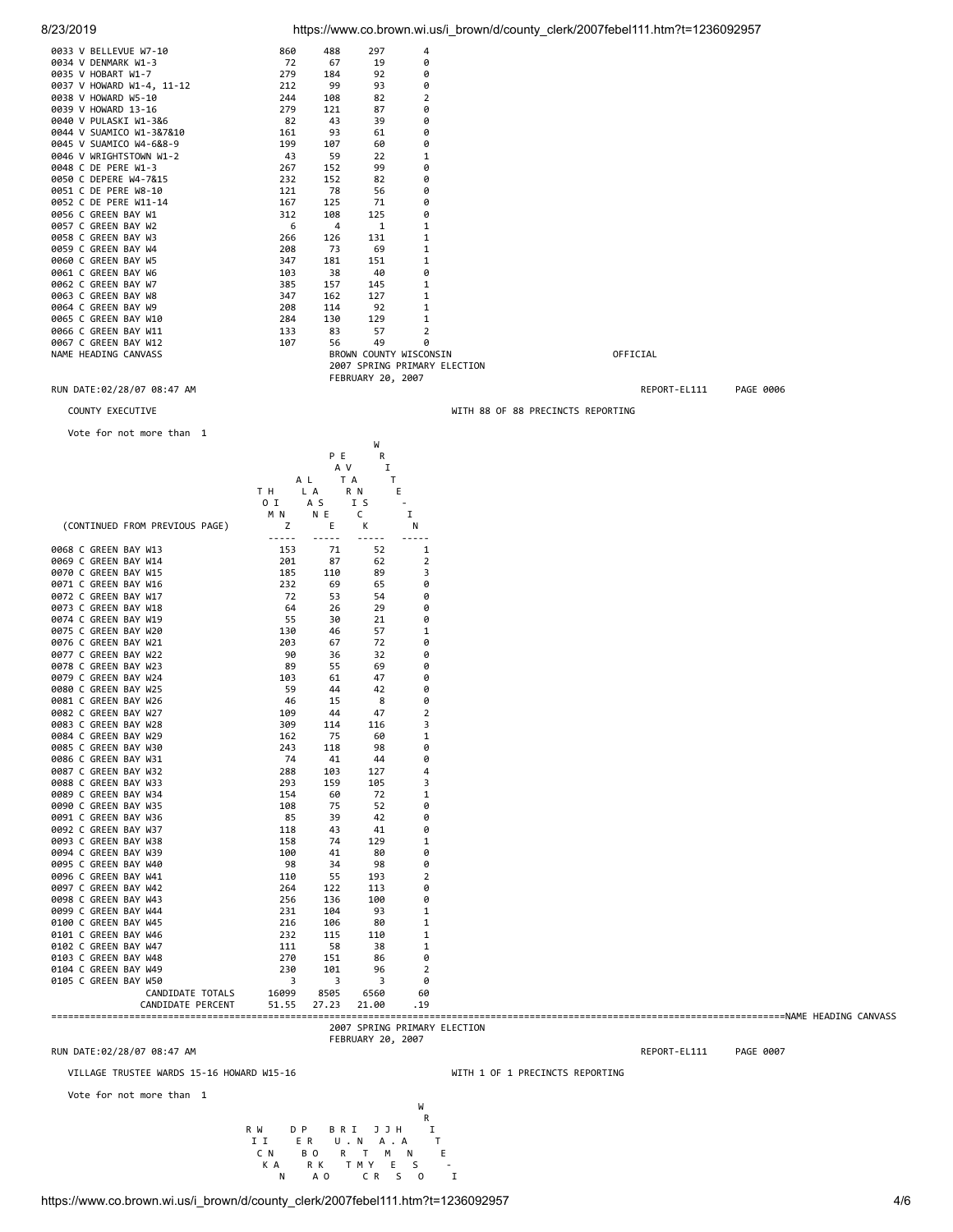| 8/23/2019                                     |                  |                      |                        |            |                               | https://www.co.brown.wi.us/i_brown/d/county_clerk/2007febel111.htm?t=1236092957 |  |
|-----------------------------------------------|------------------|----------------------|------------------------|------------|-------------------------------|---------------------------------------------------------------------------------|--|
|                                               | S                | Ρ                    | Ε                      | N          | N                             |                                                                                 |  |
| 0039 V HOWARD 13-16                           | 54               | $- - - - -$<br>46    | -----<br>163           | $ -$<br>41 | $- - - - -$<br>$\overline{2}$ |                                                                                 |  |
| CANDIDATE TOTALS                              | 54               | 46                   | 163                    | 41         | 2                             |                                                                                 |  |
| CANDIDATE PERCENT                             | 17.64            | 15.03                | 53.26                  | 13.39      | .65                           |                                                                                 |  |
|                                               |                  |                      |                        |            | 2007 SPRING PRIMARY ELECTION  |                                                                                 |  |
| RUN DATE:02/28/07 08:47 AM                    |                  |                      | FEBRUARY 20, 2007      |            |                               | REPORT-EL111<br>PAGE 0008                                                       |  |
| GB SCHOOL DISTRICT REF Q1 SCH - GREEN BAY     |                  |                      |                        |            |                               | WITH 61 OF 61 PRECINCTS REPORTING                                               |  |
|                                               |                  |                      |                        |            |                               |                                                                                 |  |
| Vote for not more than 1                      | Υ                |                      |                        |            |                               |                                                                                 |  |
|                                               | Ε                | N                    |                        |            |                               |                                                                                 |  |
|                                               | S<br>$- - - - -$ | 0<br>-----           |                        |            |                               |                                                                                 |  |
| 0001 T EATON W1-2                             | 21               | 35                   |                        |            |                               |                                                                                 |  |
| 0003 T GREEN BAY W1-2<br>0005 T HUMBOLDT W1-2 | 9<br>43          | 6<br>61              |                        |            |                               |                                                                                 |  |
| 0007 T LEDGEVIEW W1-4                         | 8                | 21                   |                        |            |                               |                                                                                 |  |
| 0012 T SCOTT W1-5<br>0017 V ALLOUEZ W1-2      | 388<br>231       | 502<br>465           |                        |            |                               |                                                                                 |  |
| 0018 V ALLOUEZ W3-4                           | 275              | 611                  |                        |            |                               |                                                                                 |  |
| 0019 V ALLOUEZ W5-6<br>0020 V ALLOUEZ W7-9    | 338<br>231       | 608<br>442           |                        |            |                               |                                                                                 |  |
| 0032 V BELLEVUE W1-6                          | 304              | 695                  |                        |            |                               |                                                                                 |  |
| 0033 V BELLEVUE W7-10<br>0056 C GREEN BAY W1  | 935<br>289       | 857<br>283           |                        |            |                               |                                                                                 |  |
| 0057 C GREEN BAY W2                           | 8                | 6                    |                        |            |                               |                                                                                 |  |
| 0058 C GREEN BAY W3<br>0059 C GREEN BAY W4    | 251<br>191       | 305<br>186           |                        |            |                               |                                                                                 |  |
| 0060 C GREEN BAY W5                           | 325              | 399                  |                        |            |                               |                                                                                 |  |
| 0061 C GREEN BAY W6<br>0062 C GREEN BAY W7    | 82               | 114                  |                        |            |                               |                                                                                 |  |
| 0063 C GREEN BAY W8                           | 263<br>262       | 460<br>415           |                        |            |                               |                                                                                 |  |
| 0064 C GREEN BAY W9                           | 177              | 253                  |                        |            |                               |                                                                                 |  |
| 0065 C GREEN BAY W10<br>0066 C GREEN BAY W11  | 325<br>130       | 253<br>160           |                        |            |                               |                                                                                 |  |
| 0067 C GREEN BAY W12                          | 93               | 127                  |                        |            |                               |                                                                                 |  |
| 0068 C GREEN BAY W13<br>0069 C GREEN BAY W14  | 94<br>80         | 189<br>280           |                        |            |                               |                                                                                 |  |
| 0070 C GREEN BAY W15                          | 125              | 275                  |                        |            |                               |                                                                                 |  |
| 0071 C GREEN BAY W16<br>0072 C GREEN BAY W17  | 143<br>53        | 238<br>130           |                        |            |                               |                                                                                 |  |
| 0073 C GREEN BAY W18                          | 35               | 82                   |                        |            |                               |                                                                                 |  |
| 0074 C GREEN BAY W19<br>0075 C GREEN BAY W20  | 32<br>67         | 77<br>174            |                        |            |                               |                                                                                 |  |
| 0076 C GREEN BAY W21                          | 142              | 202                  |                        |            |                               |                                                                                 |  |
| 0077 C GREEN BAY W22<br>0078 C GREEN BAY W23  | 64<br>75         | 102<br>145           |                        |            |                               |                                                                                 |  |
| 0079 C GREEN BAY W24                          | 73               | 142                  |                        |            |                               |                                                                                 |  |
| 0080 C GREEN BAY W25<br>0081 C GREEN BAY W26  | 43<br>36         | 105<br>31            |                        |            |                               |                                                                                 |  |
| 0082 C GREEN BAY W27                          | 56               | 149                  |                        |            |                               |                                                                                 |  |
| 0083 C GREEN BAY W28<br>0084 C GREEN BAY W29  | 147<br>67        | 411<br>237           |                        |            |                               |                                                                                 |  |
| 0085 C GREEN BAY W30                          | 110              | 349                  |                        |            |                               |                                                                                 |  |
| 0086 C GREEN BAY W31<br>0087 C GREEN BAY W32  | 28<br>122        | 141<br>417           |                        |            |                               |                                                                                 |  |
| 0088 C GREEN BAY W33                          | 116              | 458                  |                        |            |                               |                                                                                 |  |
| 0089 C GREEN BAY W34                          | 59<br>45         | 231<br>199           |                        |            |                               |                                                                                 |  |
| 0090 C GREEN BAY W35<br>0091 C GREEN BAY W36  | 53               | 114                  |                        |            |                               |                                                                                 |  |
| 0092 C GREEN BAY W37                          | 64               | 144                  |                        |            |                               |                                                                                 |  |
| 0093 C GREEN BAY W38<br>0094 C GREEN BAY W39  | 67<br>62         | 313<br>159           |                        |            |                               |                                                                                 |  |
| 0095 C GREEN BAY W40                          | 62               | 171                  |                        |            |                               |                                                                                 |  |
| 0096 C GREEN BAY W41<br>0097 C GREEN BAY W42  | 84<br>116        | 272<br>393           |                        |            |                               |                                                                                 |  |
| 0098 C GREEN BAY W43                          | 107              | 399                  |                        |            |                               |                                                                                 |  |
| 0099 C GREEN BAY W44<br>NAME HEADING CANVASS  | 88               | 350                  | BROWN COUNTY WISCONSIN |            |                               | OFFICIAL                                                                        |  |
|                                               |                  |                      |                        |            | 2007 SPRING PRIMARY ELECTION  |                                                                                 |  |
| RUN DATE:02/28/07 08:47 AM                    |                  |                      | FEBRUARY 20, 2007      |            |                               | REPORT-EL111<br>PAGE 0009                                                       |  |
|                                               |                  |                      |                        |            |                               |                                                                                 |  |
| GB SCHOOL DISTRICT REF Q1 SCH - GREEN BAY     |                  |                      |                        |            |                               | WITH 61 OF 61 PRECINCTS REPORTING                                               |  |
| Vote for not more than 1                      |                  |                      |                        |            |                               |                                                                                 |  |
|                                               | Y<br>Е           | N                    |                        |            |                               |                                                                                 |  |
| (CONTINUED FROM PREVIOUS PAGE)                | S                | 0                    |                        |            |                               |                                                                                 |  |
| 0100 C GREEN BAY W45                          | 95               | $- - - - - -$<br>317 |                        |            |                               |                                                                                 |  |
| 0101 C GREEN BAY W46                          | 115              | 371                  |                        |            |                               |                                                                                 |  |
| 0102 C GREEN BAY W47                          | -51              | 167                  |                        |            |                               |                                                                                 |  |
| 0103 C GREEN BAY W48<br>0104 C GREEN BAY W49  | 158<br>103       | 390<br>350           |                        |            |                               |                                                                                 |  |
| 0105 C GREEN BAY W50                          | 1                | 8                    |                        |            |                               |                                                                                 |  |
| CANDIDATE TOTALS<br>CANDIDATE PERCENT         | 8217<br>34.00    | 15946<br>65.99       |                        |            |                               |                                                                                 |  |
|                                               |                  |                      |                        |            |                               |                                                                                 |  |
| GB SCHOOL DISTRICT REF Q2 SCH - GREEN BAY     |                  |                      |                        |            |                               | WITH 61 OF 61 PRECINCTS REPORTING                                               |  |
|                                               |                  |                      |                        |            |                               |                                                                                 |  |
| Vote for not more than 1                      | Υ                |                      |                        |            |                               |                                                                                 |  |